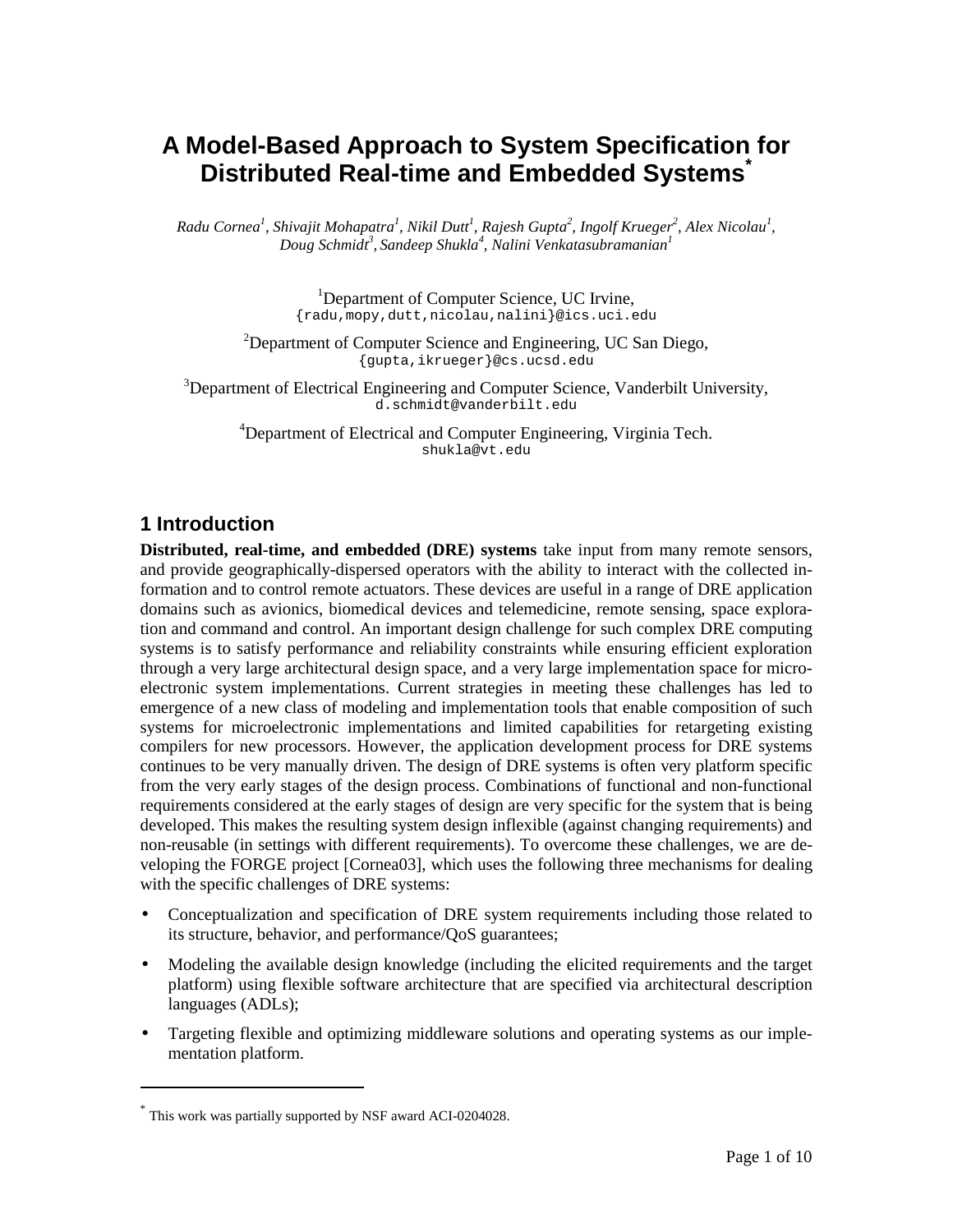Overall our approach is to use a model-based approach to system specification that allows reasoning about functional and non-functional properties of the system from the properties of the constituent components and the composition mechanism used; and to use a middleware infrastructure that lends itself to platform specific optimization for performance and size. Specifically, we focus on *adaptive* and *reflective* middleware services to meet the application requirements and to dynamically smooth the imbalances between demands and changing environments [Venkatubramanian01, Mohapatra02]. While a full discussion on the nature of middleware is out of scope here, very briefly, adaptive middleware is software whose functional and QoS-related properties can be modified either:

- (a) *Statically*, for example, to reduce the memory footprint, exploit platform-specific capabilities, functional subsetting, and minimize hardware/software infrastructure dependencies; or
- (b) *Dynamically*, for example, to optimize system responses to changing environments or requirements, such as changing component interconnections, power-levels, CPU/network bandwidth, latency/jitter; and dependability needs.

Reflective middleware [Wang01] goes a step further in providing the means for examining the capabilities it offers while the system is running, thereby enabling automated adjustment for optimizing those capabilities. Thus, reflective middleware supports more advanced adaptive behavior, i.e., the necessary adaptations can be performed autonomously based on conditions within the system, in the system's environment, or in combat system doctrine defined by operators and administrators.

**Figure 1** illustrates the fundamental levels of adaptation and reflection that must be supported by middleware services: (a) changes in the middleware, operating systems, and networks beneath the applications to continue to meet the required service levels despite changes in resource availability, such as changes in network bandwidth or power levels, and (b) changes at the application level to either react to currently available levels of service or request new ones under changed circumstances, such as changing the transfer rate or resolution of information over a congested network. In both instances, the middleware must determine if it needs to (or can) reallocate resources or change strategies to achieve the desired QoS. DRE applications must be built in such a way that they can change their QoS demands as the conditions under which they operate change. Mechanisms for reconfiguration need to be put into place to implement new levels of QoS as required, mindful of both the individual and the aggregate points of view, and the conflicts that they may represent.



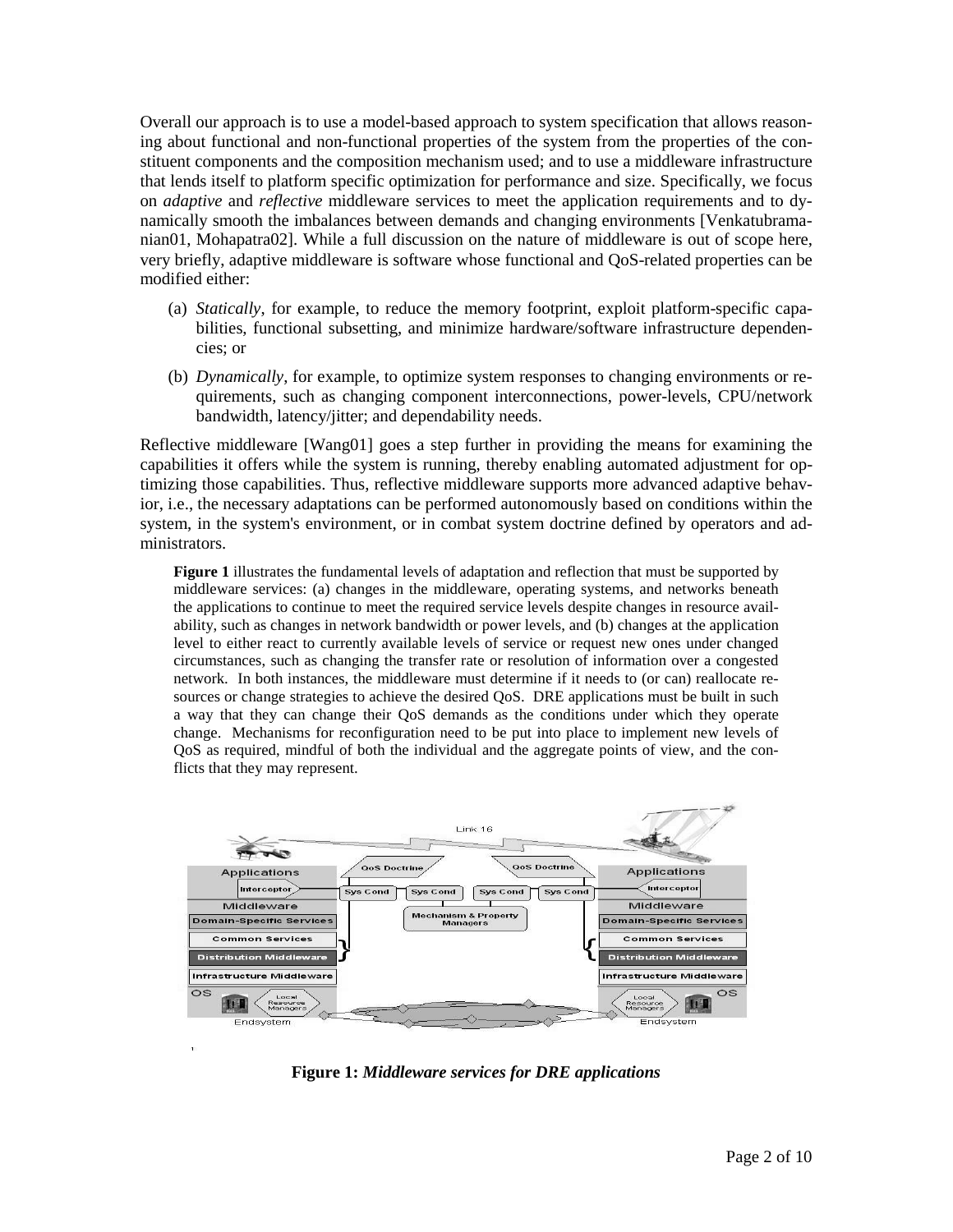# **2 Collaborative Specifications and Semantic Objects**

Recently advances in middleware technologies such as the ACE/TAO or real-time extensions to CORBA, have significantly improved the *decoupling* of implementation components within complex distributed, reactive systems. This decoupling helps building *component-oriented* applications that can be more flexibly composed, and are easier to configure. It facilitates integration of off-the-shelf system parts, thus enabling better reuse of proven solutions. Furthermore, maintenance of component-oriented systems is simplified, because individual components can be more easily replaced than in tightly-coupled or monolithic system implementations.

At the heart of the decoupling of components in middleware infrastructures is a shift of focus from purely control-flow- and state-oriented system execution towards message- and eventoriented *component interaction* or *collaboration*. Event channels within the middleware, for instance, provide mechanisms for signaling the occurrence of events, as well as for the subscription to event notification. The behavior of the overall system emerges as the interplay of the components collaborating to implement a certain task or *service* by exchanging messages or processing events. Therefore, a crucial step in developing service-oriented systems is the capturing and modeling, as well as the efficient and correct implementation of the interactions among the components establishing and defining a service. The interactions in which a component is involved reflect the relationship between the component and its environment, and thus characterize the component's *interface* beyond static lists of method signatures.

Message Sequence Charts (MSCs) and their relatives have been developed to complement the local view on system behavior provided by state-based automaton specifications. MSCs allow the developer to describe patterns of interaction among sets of components; these interaction patterns express how each individual component behavior integrates into the overall system to establish the desired functionality. Typically, one such pattern covers the interaction behavior for (part of) one particular service of the system. A particular strength of MSCs is capturing component collaboration transparently; hence these are ideal for representing the QoS constraints. Easiest examples are constraints related to timing and rate of events and actions, but other constraints – such as at most a certain amount of memory be spent in processing the enclosed message sequence – are also possible.

*Streams* and *Relations on streams* have emerged as an extremely powerful specification mechanism for distributed and interactive systems [Broy01], suitable for providing the semantic basis for MSCs and its hierarchical extensions. In this model, we view systems as consisting of a set of components, objects, or processes, and a set of named channels. Each channel is directed from its source to its destination component. Channels connect components that communicate with one another; they also connect components with the environment. Communication proceeds by message exchange over these channels.

Mathematically, a stream is a finite or infinite sequence of messages, occurring on a channel of the system. *In other words, streams represent the communication histories of system components.* Individual components can be understood as relations over their input/output histories. Intuitively, we describe a component by its reactions to the inputs it receives over time. This model lends itself nicely to the capturing of **collaborations** and services: they emerge as projections of the overall system behavior on certain components and their channels. Because in the stream model we can reference entire histories of component interactions, we can describe and reason about the global QoS properties mentioned above. Earlier, we have used this mathematical model successfully to define a precise service notion, supporting simple QoS specifications [Krueger02]. MSC specifications can be systematically transformed into state-oriented component implementations. This is an important step for ensuring that the implementation meets the elicited interaction requirements, and reduces the amount of manual work needed to achieve correct system designs.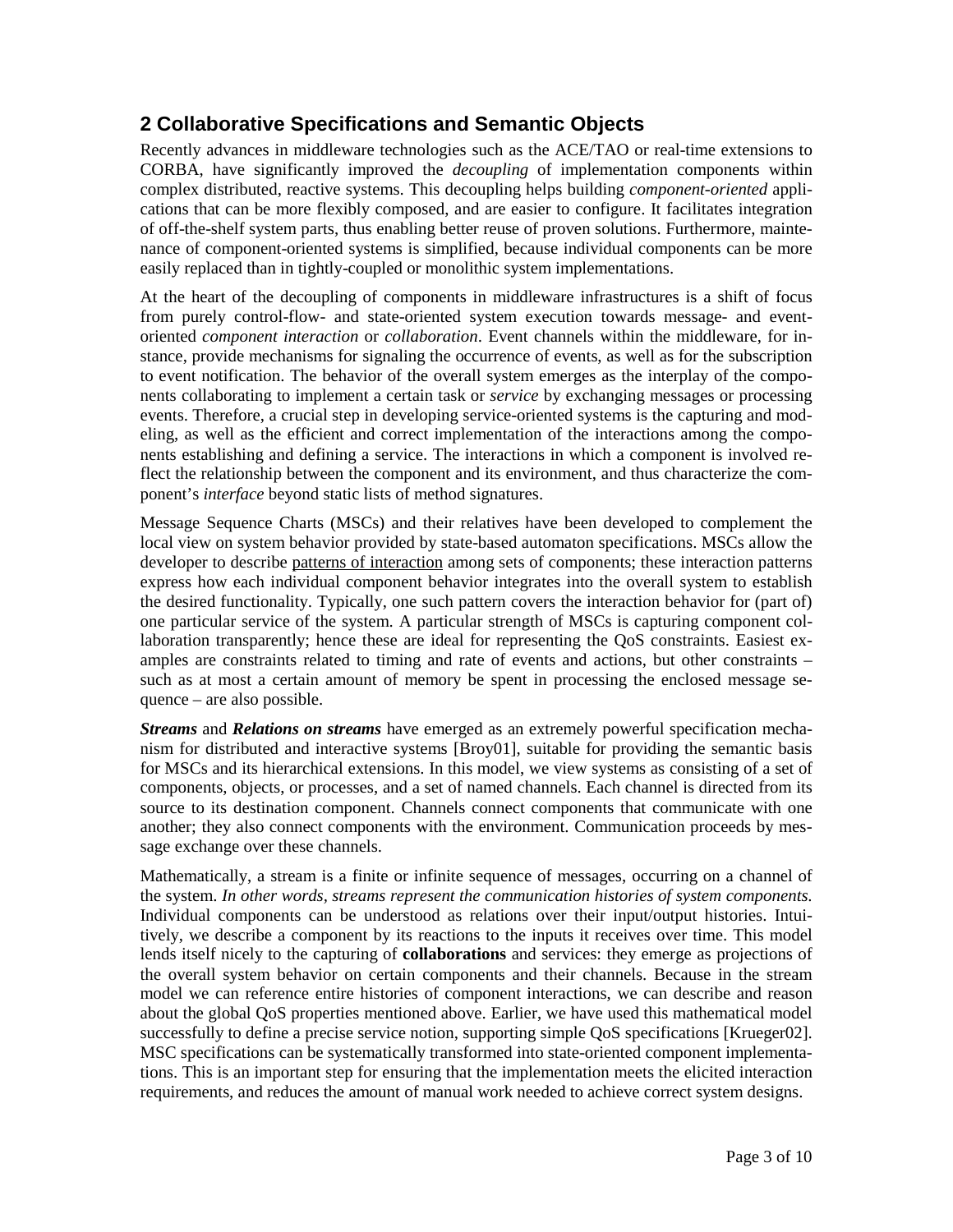Because collaboration specifications describe components *together* with the context they operate in, these provide important *design information* required to provide optimized system implementations. In particular, in the context of the FORGE project [Cornea03], a collaboration specification for a particular service will include information on what part of the middleware, and of other external components is required for implementing the service. An intelligent linker or runtime system can use this information to reduce the memory footprint of the implementation.

*Architecture Description Languages* (ADL) have traditionally been employed by the compilers for managing the micro-architectural resources of the CPU (registers, functional units). By specifying machine abstractions that capture both a processor's structure and behavior at a high level, the ADL can drive the automatic generation of compiler/simulator toolkits, allowing for early "compiler-in-the loop" design space exploration. This simultaneous exploration of the application, architecture and compiler allows early feedback to the designers on the behavior of the match between the application needs, the architectural features, and the compiler optimizations.

In case of heterogeneous machines, comprising multiple processors/resources, the ADL alone is not sufficient. A *Resource Description Languages* (RDL) is included for specifying attributes of the available hardware, as well as communication structure, constraints and system requirements. The RDL/ADL mechanisms expose both the architecture of the system and the resource constraints to the compiler, allowing for an effective match of the application to the underlying hardware.

An example of ADL language that supports fast retargetability and DSE is EXPRESSION [Express, Halambi99, Mishra01]. The language consists of two main parts: behavior and structure specification. In the behavior component the available operations and instructions are enumerated, as well as their execution semantics; this drives both the code generation phase of the compiler and the functional execution part of the simulator. The structure component describes the components of the processor, the connectivity (paths) between them and the memory subsystem; it is mainly used in the compiler's optimization phases to generate code that best match a given architecture. Also, the simulator accurately generates cycle by cycle statistics based on the same description.

### **4 Resource and Architecture Description in FORGE**

One goal of the FORGE project is to integrate the middleware abstraction layer with the hardware/OS abstraction layer. This section describes mechanisms for capturing resources and architectures at these two levels and mechanisms to allow interactions between the levels.

Compiler technology has traditionally targeted mainly individual processors or controllers. However, designers of DRE applications increasingly must deal with large systems, containing multiple processor cores, peripherals, memories, connected through different wireline and wireless networks. FORGE extends the traditional notion of a compiler and ADL to include not only platform specific architectural details but also capabilities of the middleware services needed for an application. By viewing the system components, such as CPUs (e.g., data collection drones), different computing devices and peripherals as resources that are described in a high-level language, it is possible to allow the compiler to generate service specifications in a more globally optimal manner.

The compiler is not the only place where the higher-level information can prove useful. At runtime, information can be passed between abstractions at different levels, making the decision process more aware of the actual device and application, so that the power and resource utilization are improved. The OS/hardware level resides closest to the actual hardware device and has full knowledge of its capabilities and limits. By relaying some of this information to the higher levels, it helps the middleware framework in making decisions of task migration and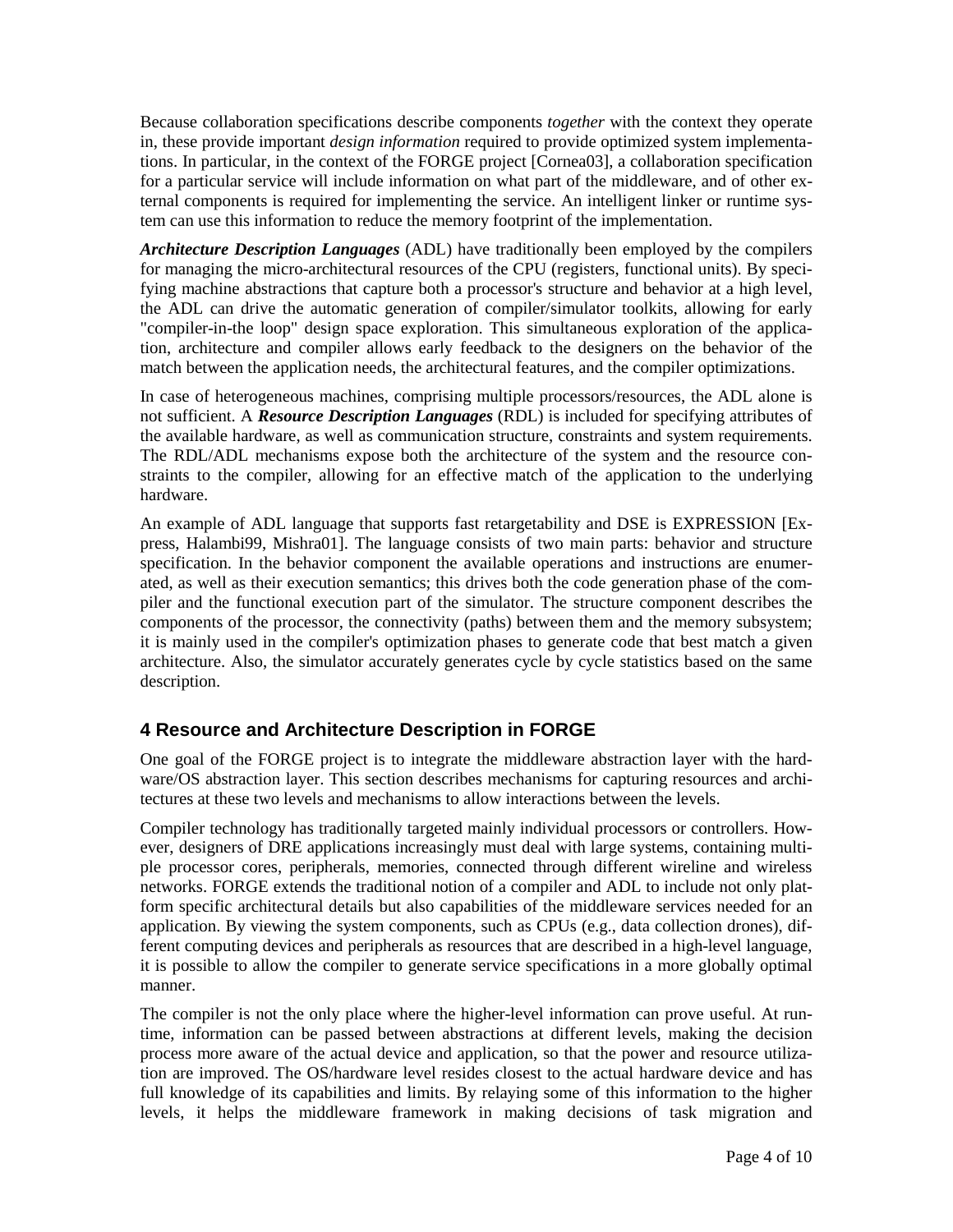node/network restructuring (better mapping between tasks with different demands and available heterogeneous nodes):

- Computing power (expressed in MIPS): in general, nodes are heterogeneous; their hardware processing capabilities may vary over a large range depending on the type and number of processors, frequency at which they are running and other local factors. Similarly, tasks (particularly in time-constrained applications) may be characterized for WCET as well as response time requirements. Middleware can make use of this information when migrating the tasks between nodes or duplicating tasks on a node in response to increases in the processing workload.
- Available total memory: memory availability may not only be different but also diverse across different nodes in a DRE system. Memory availability can be matched to task memory footprints for improved resource utilization.
- Availability of specialized functional units (and resources)
- Power budget or efficient battery discharge profile: typically, the middleware level assumes a fixed energy available to each node and a linear discharge rate. In reality, the available energy depends heavily on the discharge curve. Discharges under a high current may weaken the battery and shorten its life. Similarly, other nodes may be able to renew their energy levels by using solar cells. In this case, the available energy profile on the node will have a periodic behavior, with high level during daytime and lower levels during nights, when the only energy comes from the battery. A coordinated attempt to match desired energy consumption profile through distribution and scheduling of tasks in a DRE system would be desirable for efficient utilization of system resources.

Thus, the lower level (OS/hardware) can provide the middleware levels with a simplified view of the current state of the actual device at any point in time (in terms of processing capabilities, available power and memory). On the other end, the application/middleware levels controls how the application is to be distributed and run on the available network of nodes. They have an extended view of the requirements of the system at any point of time and can provide valuable information to the OS/hardware (lower levels). When making scheduling decisions, the OS/hardware makes no assumption about the current and future position of the node or upcoming processing requirements. They have a limited local view, where the actual distributed system is not visible. When useful, the middleware level can make parts of the global information which are relevant available to the lower levels:

- at the OS level, a task is viewed as a black box, assuming the worst case execution time and maximum power consumption. In reality, a task may be profiled a priori and a more realistic execution time and power profile could help the OS to make better scheduling decisions.
- some tasks are not too important for the system at specific times and they may be run at the lowest rate (even serialized). The OS level will make decisions to slow down the processing greatly reducing the power consumption (either by dynamic voltage scaling – DVS or dynamic power management - DPM).
- if the middleware level has a better understanding of the application flow (for instance, the processing starts slowly, and it is not very critical, but later the computation can increase heavily, pending the activation of an observed sensor), it can instruct the lower levels to save energy, i.e., if possible run the tasks at lower QoS (such as a lower frame rates for a frame based stream processing), or serialize the computation.

 **Figure 2** shows our vision of the application development model for a complex heterogeneous distributed computing platform. The Lowest layer shows an abstract picture of a heterogeneous computing platform consisting of multiple devices connected over wire-line/wire-less communi-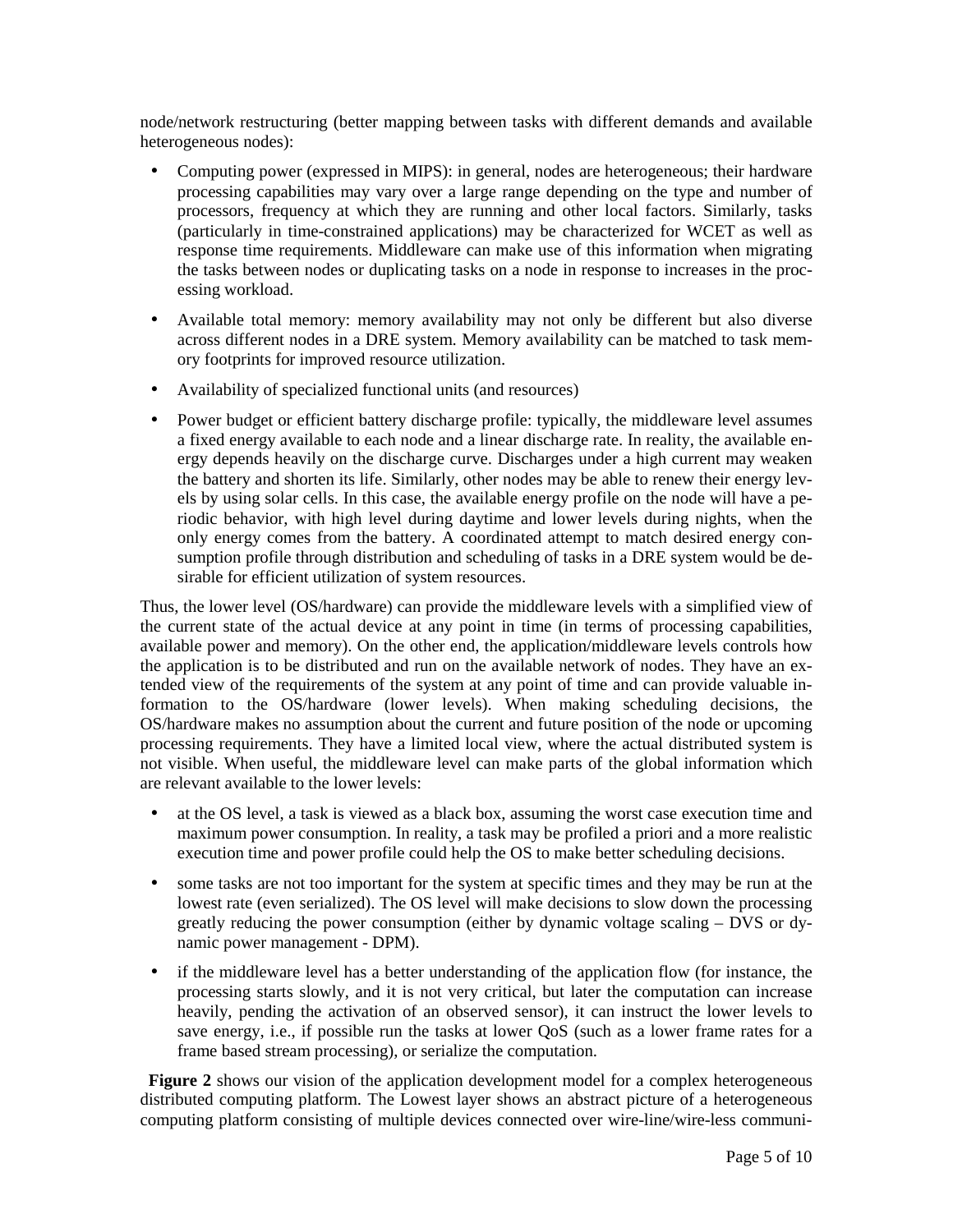cation links. The second layer shows the Architecture description of such a platform, and resource constraint description of the application requirements (such as power budget, real-time constraints etc.). The compiler (to be developed), takes the application functional specification, the ADL, and RDL, generates the services, and middleware configuration shown in the second highest layer, and their deployment information across the platform.



**Figure 2:** *Application Development Model for Distributed Real-time Embedded Systems* 

#### **Compiler-Runtime Interaction and the Role of RDL**

Our approach towards integration of the compiler with the runtime system relies on user-level creation and management of threads (parallelism), and a new application-OS kernel interface that supports a simple communication protocol between the OS and the executing application. This communication protocol between user and kernel does not require context switching and hence it involves minimal overhead. In fact, the critical aspects of the user-kernel interface and communication protocol consist of posting and inspecting processor and thread counts from both the client (application) and the server (OS), and resuming execution (suspended threads) from userspace without the involvement (and hence the cost) of the OS kernel. Both of these interfaces can be implemented by inexpensive memory operations (loads/stores) to a shared region of the virtual address space, which is pinned in physical memory. In the proposed approach, the OS decides (according to policies that we have already developed), when and how many processors to give to a process and for what duration. This information is communicated through the shared region of memory (via an API). From the time of allocation, each processor is managed explicitly by usercode, de-queuing and executing user-level threads while possibly queuing other threads.

Our approach eliminates the traditional manual partitioning of functionality of the application into services/objects, and automates the generation of such partition and mapping. By definition, the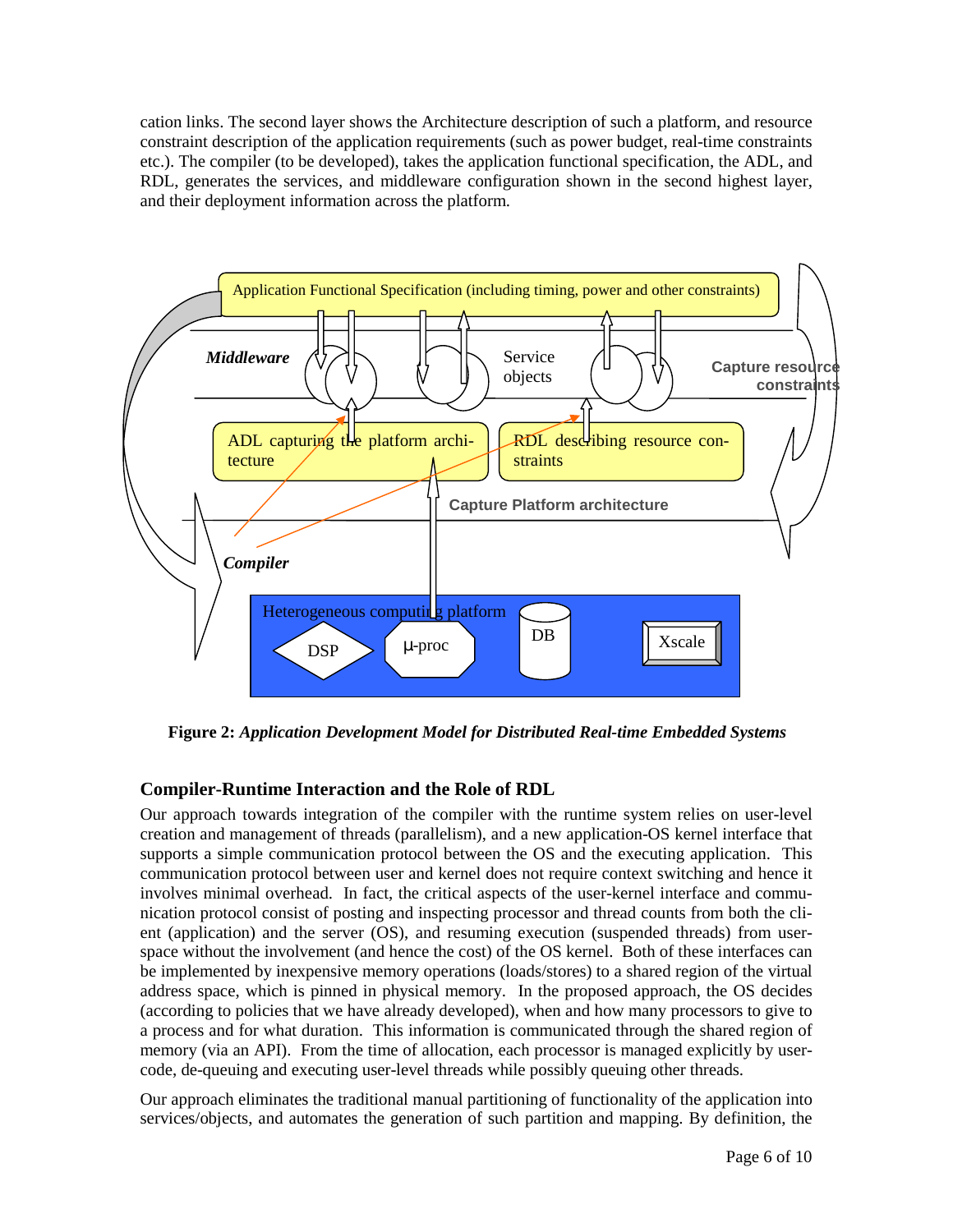compiler has the most detailed information about applications, and coupled with target computing platform description, it becomes the tool of choice for generating and inlining the runtime support code into the application code. This can be done by partitioning the program into independent threads exploiting user-specified or compiler extracted loop and task parallelism, and (using the RDL target description) translating data and control dependencies into sequencing and communication code which, during execution, renders runtime support to the user application. In addition, the compiler can also generate all the necessary data structures including scheduling queues and designated space for user-level context save/restore operations. Since generation of the runtime system is automated and inlined in user code, there is opportunity for compile-time optimization of the runtime system code itself, which is impossible in traditional approaches.

# **5 Case Studies**

We outline here two applications from different domains to demonstrate our approach to DRE software development.

• The first example is based on automated target recognition (ATR) systems. The ATR application consists of two main components: target detection and target recognition. One level down, the application processing part can be divided into four main tasks, which operate independently on groups of frames: TARG (target detection), FFT (filters), IFFT (filters), DIST (compute distance) shown in **Figure 3** (the input frames from a video sensor are passed through the processing steps which identify and mark the target with a cross on the final images). This division allows the OS scheduler to parallelize the tasks into a pipelined version amenable to deployment in a distributed environment.



**Figure 3:** *ATR Application Structure* 

We can envision an environment with hundreds of nodes performing target recognition, geographically spread over a large area and running on a heterogeneous network of hardware devices. The devices may be small drones, capable of moving on flat terrain, small unmanned planes, or even miniature sensors that are dropped from airplanes over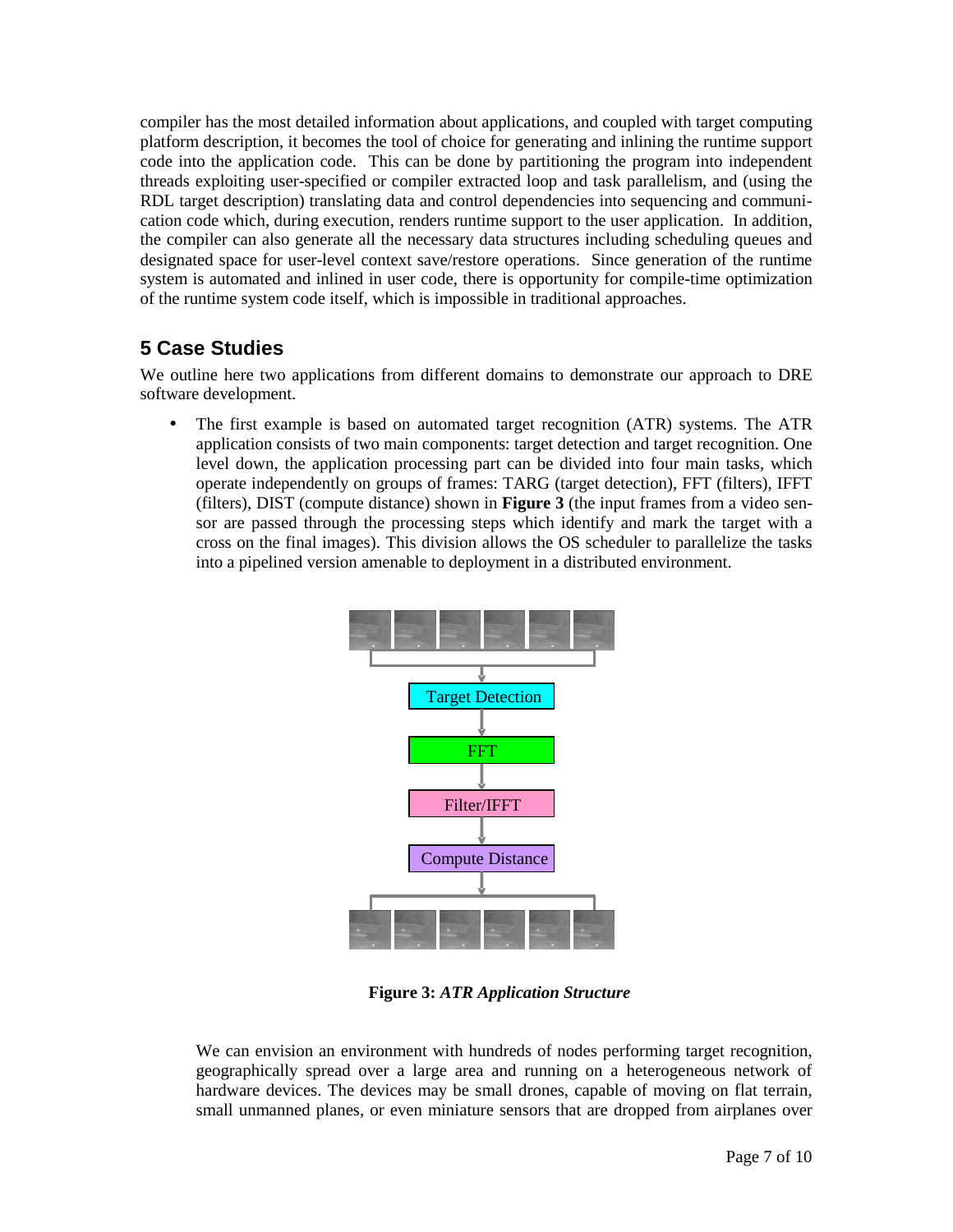large areas. The nodes communicate wirelessly; some may have limited range of communication and may require a proxy node in order to relay the information to control nodes.

Operating such a complex distributed application is not trivial and it requires cooperation between many components and different layers of the abstraction view (middleware, hardware). Because of the extremely heterogeneous operating environment, there are many decisions to be made in order to preserve the functionality of the application and to meet the QoS requirements at the same time. Through a tight middleware / hardware level integration, the complexity of such a system is reduced to manageable proportions.

• The second example studies the interaction between middleware and hardware levels in the context of quality driven, power-aware video streaming to mobile devices. The application runs in a distributed environment consisting of application servers, proxy servers, access points and clients (mobile wireless devices, PDAs) as depicted in **Figure 4**. The proxy nodes are intermediary processing servers that control the way content providers are streaming video multimedia to clients. Their job is to relay the video stream to clients, after optimizing it for the particular QoS the client requests, through a transcoding process.

In response to actual status of a particular device (periodically reported by the hardware level on the client), the middleware layer, which controls the transcoding at the proxy decides on the optimal stream quality to be generated. The final objective is that of maximizing the end user experience at the client device. In this particular case, best experience would mean the possibility of watching a movie on the device for the entire duration, at the best quality as permitted by the residual power available in the battery (checked periodically). The objective here is not minimizing the power consumption, but providing the user with the best possible user experience. By integrating middleware techniques with hardware level optimizations, such a tradeoff between quality and power can be easily attained.



**Figure 4:** *Proxy-based video streaming*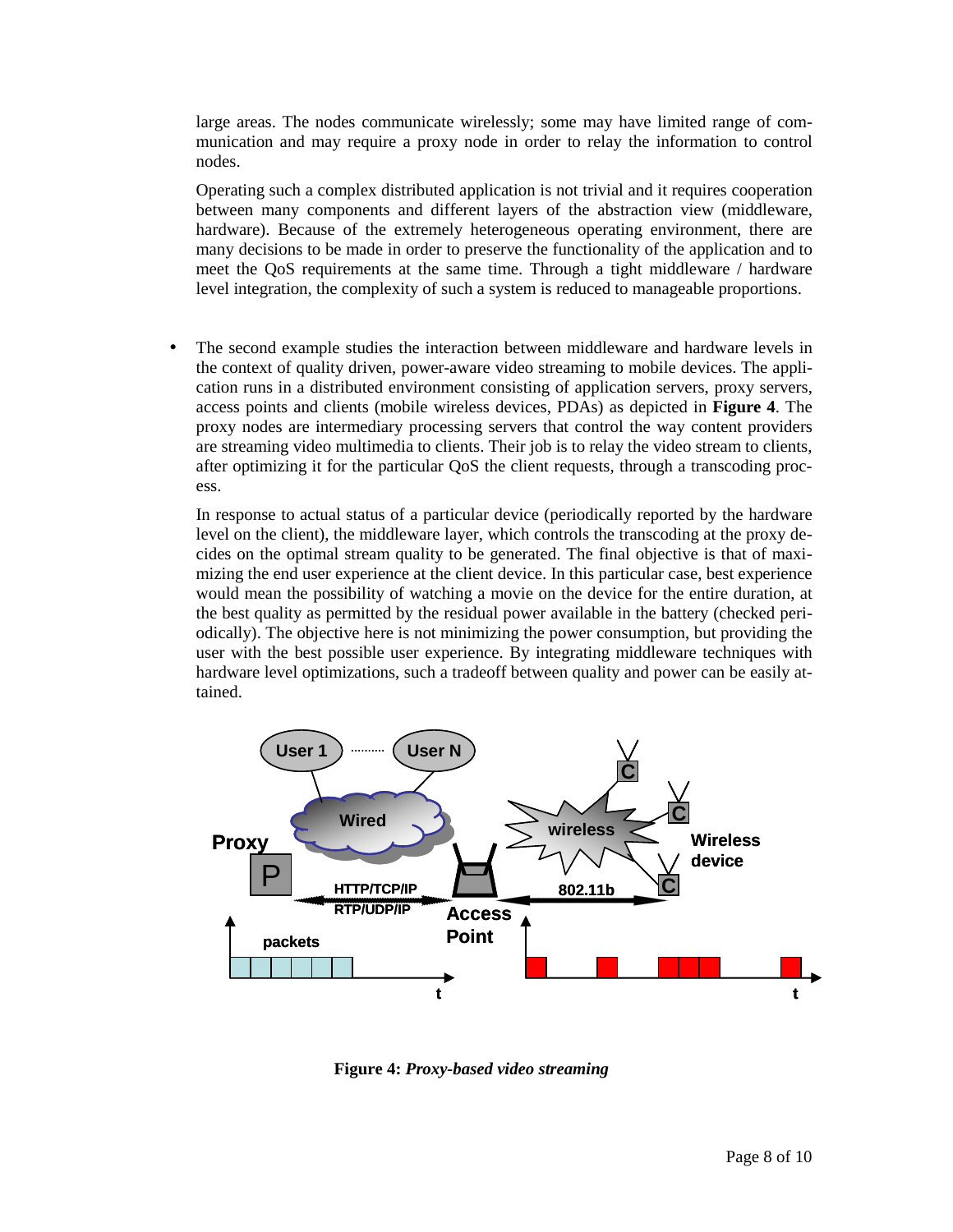## **6 Summary**

FORGE brings together a number of advances in architectural modeling, software architecture and distributed/real-time systems to build a platform that provides two fundamental capabilities for DRE system development: (a) conceptualization and coding of the design knowledge through collaborative specifications that are inherently matched to distributed solutions; and (b) exploitation of the design knowledge across all development phases for the DRE systems. Our proof-ofconcept FORGE prototype is built upon collaborative specifications captured by extensions to the message sequence charts (MSCs) that drive the customization of CompOSE middleware services and generate node-architecture specific code through descriptions of the architecture and resources captured using ADL and RDL respectively.

### **References**

[Azevedo02] Ana Azevedo, Ilya Issenin, Radu Cornea Rajesh Gupta, Nikil Dutt, Alex Veidenbaum, Alex Nicolau, *"Profile-based Dynamic Voltage Scheduling using Program Checkpoints in the COPPER Framework",* Design Automation and Test in Europe, March 2002.

[Broy01] M. Broy, K. Stølen, *"Specification and Development of Interactive Systems"*. Focus on Streams, Interfaces, and Refinement. Springer, 2001

[Chou02] P. H. Chou, J. Liu, D. Li, and N. Bagherzadeh, *"IMPACCT: Methodology and tools for power aware embedded systems",* Design Automation for Embedded Systems, Kluwer International Journal, Special Issue on Design Methodologies and Tools for Real-Time Embedded Systems, 2002.

[Cornea03] R. Cornea1, N. Dutt, R. Gupta, I. Krueger, A. Nicolau, D. Schmidt, S. Shukla, "FORGE: A Framework for Optimization of Distributed Embedded Systems Software", 17th International Parallel and Distributed Processing Symposium , 2003.

[Express] Expression Project Webpage, http://www.cecs.uci.edu/~aces/projMain.html#expression

[Halambi99] Ashok Halambi, Peter Grun, Vijay Ganesh, Asheesh Khare, Nikil Dutt, Alex Nicolau, *"EXPRESSION: A Language for Architecture Exploration through Compiler/Simulator Retargetability"*, DATE 99.

[Havinga00] P. J. M. Havinga, *"Mobile Multimedia Systems"*, PhD thesis, University of Twente, Feb 2000.

ITU-R Recommendation BT-500.7, *"Methodology for the subjective assessment of the quality of television pictures"*, ITU Geneva Switzerland, 1995.

[Krueger02] I. Krüger, *"Towards Precise Service Specification with UML and UML-RT"*, in: Critical Systems Development with UML (CSDUML). Workshop at «UML» 2002, 2002

[Leeser97] P. Soderquist, M. Leeser, *"Optimizing the data cache performance of a software MPEG-2 video decoder"*, ACM Multimedia, 1997, pp. 291–301.

[Mishra01] Prabhat Mishra, Peter Grun, Nikil Dutt, Alex Nicolau, *"Processor-Memory Co-Exploration driven by a Memory-Aware Architecture Description Language", the 14th International Conference on VLSI Design (VLSI Design 2001), Jan. 2001*